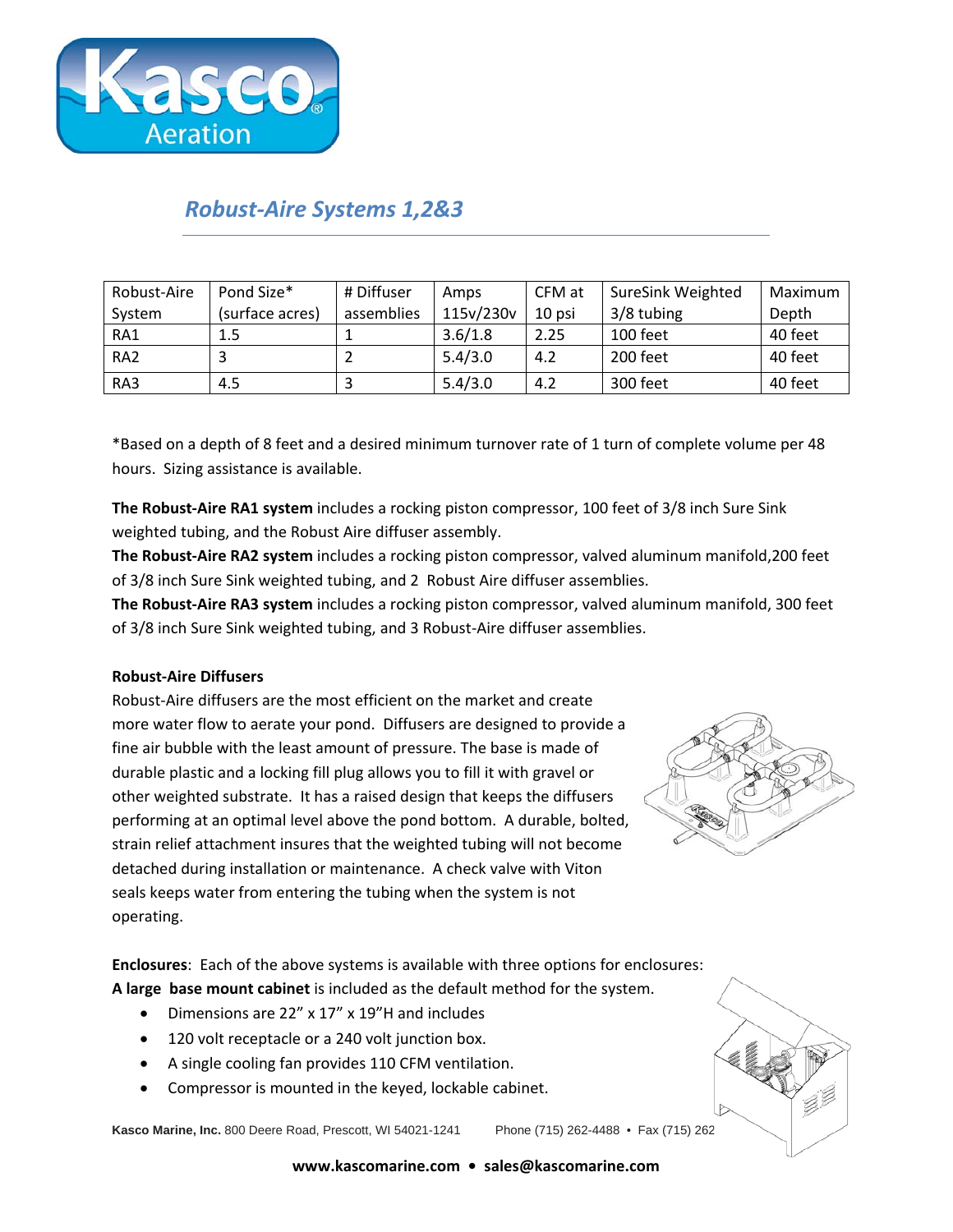**Post mounted cabinet (PM)** is mountable on an exterior wall or wooden post.

- Dimensions  $19'' \times 12'' \times 12''$  H.
- 120 volt receptacle or a 240 volt junction box.
- A single cooling fan provides 110 CFM ventilation.
- Compressor is mounted at the factory in the cabinet which is provided with acoustical foam and a keyed cabinet lock.

**No Cabinet (NC):** This is desired when you want to install the compressor system in your own structure. Compressors need to be kept out of the weather in a ventilated area. Remote manifold is easily mounted via wood screws.

**Sure Sink weighted tubing** is available in easy to handle 100 foot coils. RA systems 1-3 include 100 feet of 3/8 tubing for each diffuser. Each coil is boxed and includes our full packet of barbed connectors and adapter fittings, and all-stainless steel tubing clamps. You will be prepared to make any connection necessary with the tubing kit. Additional 3/8" or 5/8" SureSink weighted tubing is available when additional length is needed.

## **Robust-Aire rocking piston compressors**

- provide efficient, continuous-duty operation with minimal maintenance and quiet operation. Units are extremely quiet.
- Sound level is less than: 70 dB without cabinet (Window air conditioner), 65 dB with cabinet and acoustic sound proofing (Normal conversation)
- Safely starts under pressure. Maximum operating depth 40 feet.

**Warranty:** One year complete warranty on all parts.



Single and Double Head Compressors



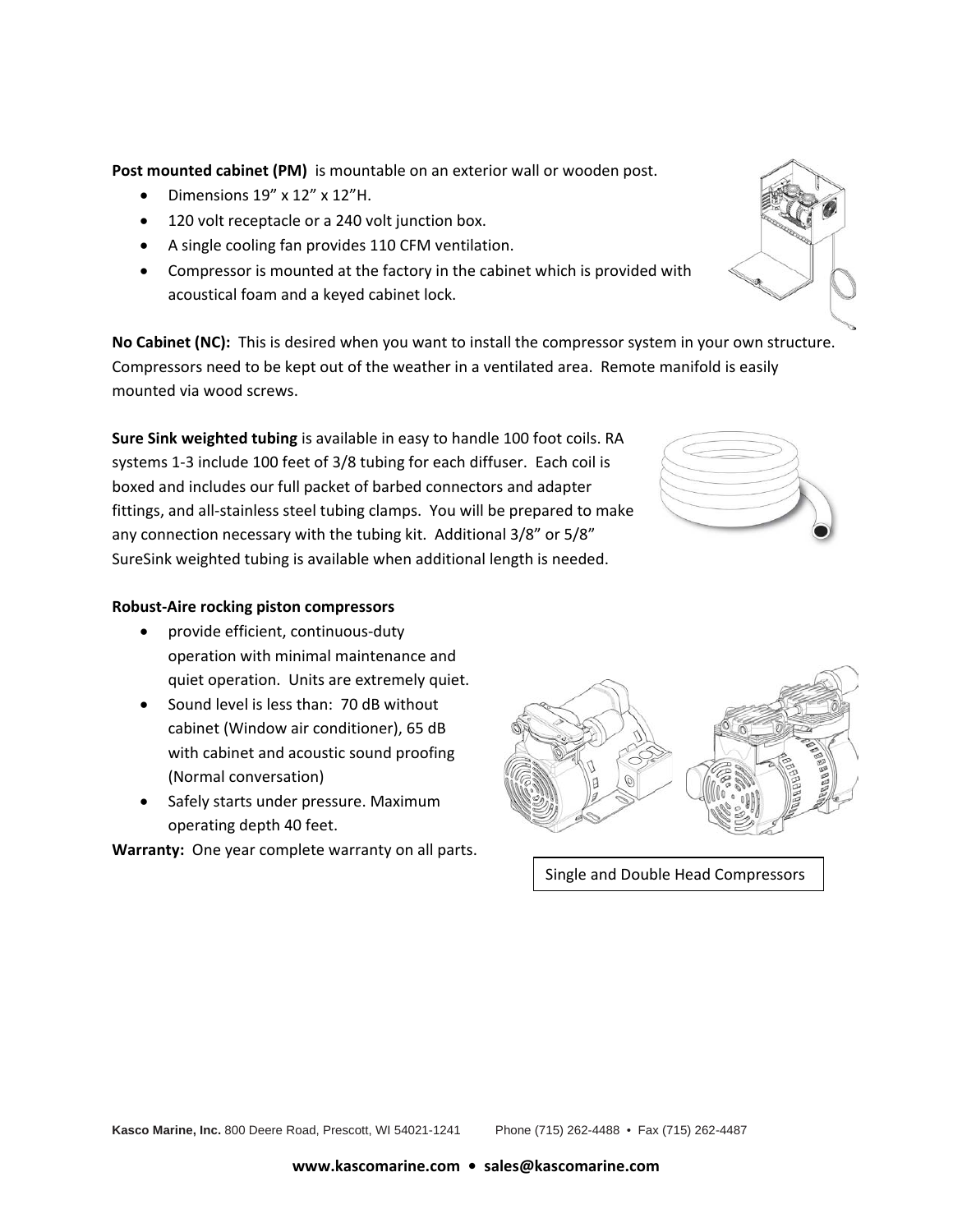

| Robust-Aire     | Pond Size* | # Diffuser | Amps      | CFM at 10 | Sure Sink              | Maximum |
|-----------------|------------|------------|-----------|-----------|------------------------|---------|
| System          |            | assemblies | 115v/230v | psi       | Weighted 3/8<br>tubing | Depth   |
| RA4             | 8          | 4          | 10.9/6    | 8.4       | 400 feet               | 40 feet |
| RA5             | 10         | 5          | 10.9/6    | 6.45      | 500 feet               | 40 feet |
| RA <sub>6</sub> | 11         | 6          | 10.9/6    | 8.4       | 600 feet               | 40 feet |

\*Based on a depth of 15 feet and a desired minimum turnover rate of 1 turn of complete volume per 48 hours. Sizing assistance is available.

**The Robust-Aire RA4 system** includes 2 dual port rocking piston compressors, 2 valved aluminum manifolds, 400 feet of 3/8 inch Sure Sink weighted tubing, and 4 Robust Aire diffuser assembly. **The Robust-Aire RA5 system** includes 2 rocking piston compressors, 1 dual port, 1 single port, 2 valved aluminum manifolds, 500 feet of 3/8 inch Sure Sink weighted tubing, and 5 Robust Aire diffuser assemblies.

**The Robust-Aire RA6 system** includes 2 dual port rocking piston compressors, 2 valved aluminum manifolds, 600 feet of 3/8 inch Sure Sink weighted tubing, and 6 Robust-Aire diffuser assemblies.

## **Robust-Aire Diffusers**

Robust-Aire diffusers are the most efficient on the market and create more water flow to aerate your pond. Diffusers are designed to provide a fine air bubble with the least amount of pressure. The base is



made of durable plastic and a locking fill plug allows you to fill it with gravel or other weighted substrate. It has a raised design that keeps the diffusers performing at an optimal level above the pond bottom. A durable, bolted, strain relief attachment insures that the weighted tubing will not become detached during installation or maintenance. A check valve with Viton seals keeps water from entering the tubing when the system is not operating.

**Enclosures**: Each of the above systems is available with three options for enclosures: **A large base mount cabinet** is included as the default method for the system.

- Dimensions are 22" x 17" x 19"H and includes
- 120 volt receptacle or a 240 volt junction box.
- Cooling fans provide 110 CFM ventilation per compressor.
- Compressors are mounted in the keyed, lockable cabinet.

**Kasco Marine, Inc.** 800 Deere Road, Prescott, WI 54021-1241 Phone (715) 262-4488 • Fax (715) 262-4487